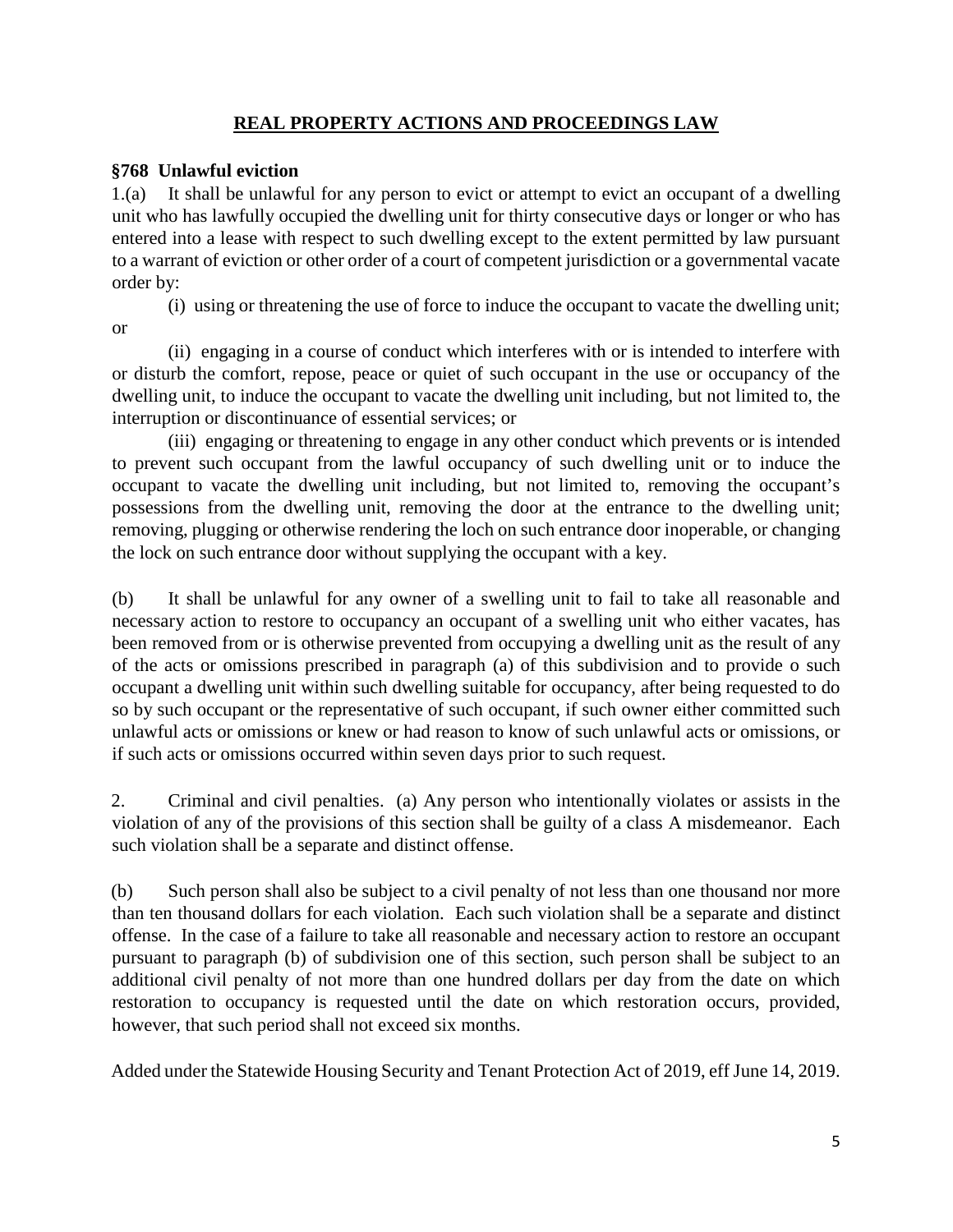**NOTE: This says that if your landlord behaves in a way that threatens or actually illegal evicts you from your lawful occupancy of the premises the police may arrest the landlord and charge him/her with a class A misdemeanor, and you can sue the landlord in a civil action for damages ranging from \$1,000.00 to \$10,000.00 for each violation. Additionally, if the landlord does not then take reasonable and necessary steps to restore you to the premises after such illegal eviction, you may be able to sue in a civil action for damages of \$100.00 per day from the date you requested to be restored until the date that you are restored.**

#### **§853. Action for forcible or unlawful entry or detainer; treble damages**

If a person is disseized, ejected, or put out of real property in a forcible or unlawful manner, or, after he has been put out, is held and kept out by force or by putting him in fear of personal violence or by unlawful means, he is entitled to recover treble damages in an action therefor against the wrong-doer.

Added from Real Property Law §835: amended by Laws 1981, Ch. 467, eff July 7, 1981, adding references to unlawful entry, Detainer or means.

## **NOTE: This says that if your landlord does manage to illegally evict you, you can sue him for three times the damages you suffer. BE SURE TO MAKE A POLICE REPORT AND KEEP RECEIPTS FOR THE EXTRA EXPENSES YOU INCUR. YOU CAN ALSO TAKE PICTURES.**

#### **REAL PROPERTY LAW**

#### **§235. Willful violations.**

1. Any lessor, agent, manager, superintendent or janitor of any building, or part thereof, the lease or rental agreement whereof by its terms, expressed or implied, requires the furnishing of hot or cold water, heat, light, power, elevator service, telephone service or any other service or facility to any occupant of said building, who willfully or intentionally fails to furnish such water, heat, light, power, elevator service, telephone service or other service or facility at any time when the same are necessary to the proper or customary use of such building, or part thereof, or any lessor, agent, manager, superintendent or janitor who willfully and intentionally interferes with the quiet enjoyment of the leased premises by such occupant, is guilty of a violation.

2. Any lessor, agent, manager, superintendent or janitor of any building, or part thereof, who willfully or intentionally acts to prevent or obstruct the delivery of fuel oil ordered in compliance with either section three hundred two-c of the multiple dwelling law or section three hundred fivec of the multiple residence law or the refiring of an oil burner after such a delivery shall be guilty of a violation.

Added by Laws 1965. Ch. 1030 and Laws 1967. Ch. 680. eff. Sept. 1967; Amended by Laws 1980 Ch. 85. eff April 28, 1980. By adding section 2.